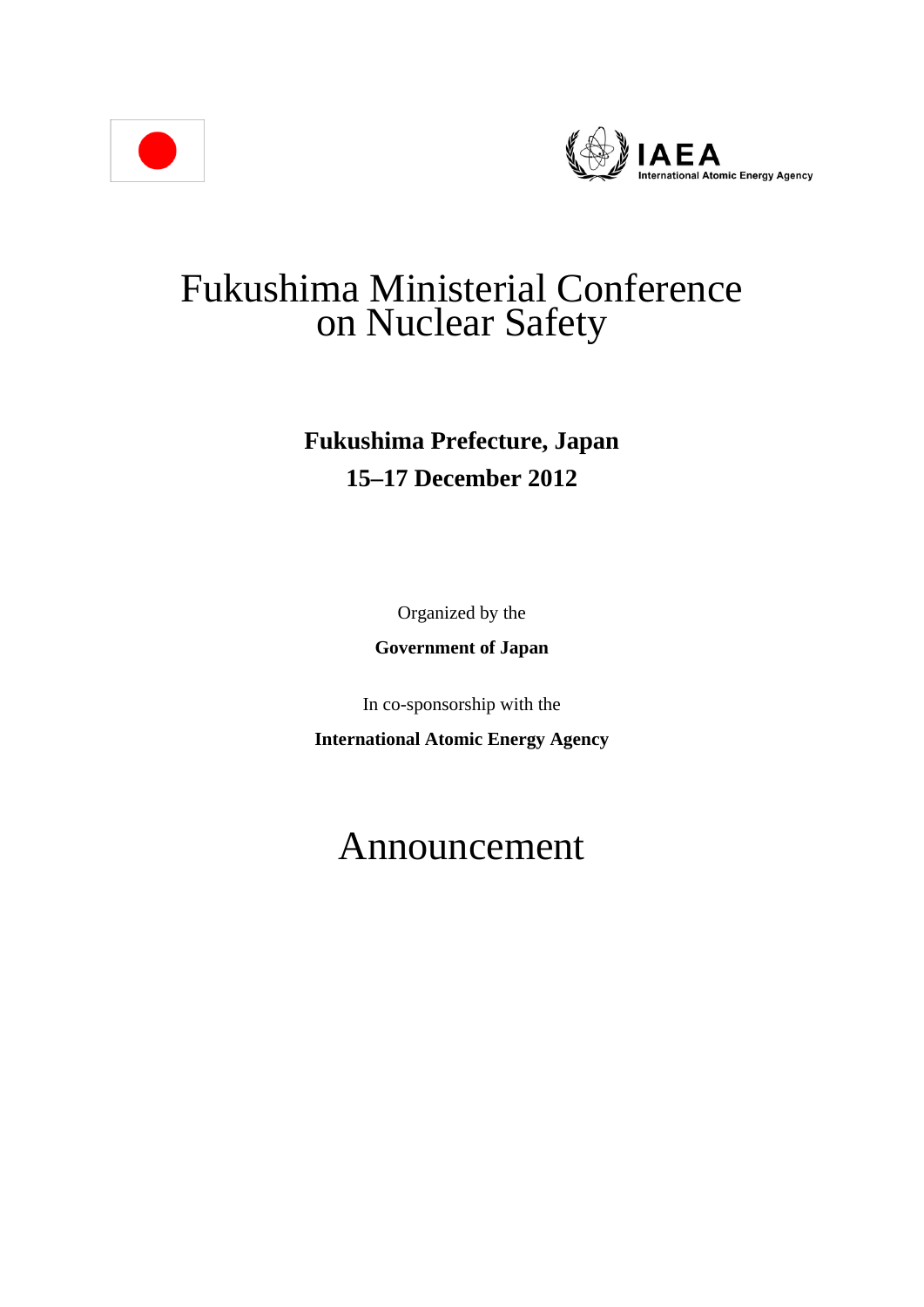### **A. Background**

Following the accident at TEPCO's Fukushima Nuclear Power Stations (the Fukushima Dai-ichi accident) on 11 March 2011, an IAEA Ministerial Conference on Nuclear Safety was convened in Vienna, Austria, in June 2011 to direct, under the leading role of the IAEA, the process of learning and acting upon lessons from the accident in order to strengthen nuclear safety, emergency preparedness, and radiation protection of people and the environment worldwide. The Ministerial Conference adopted a declaration which, inter alia, requested the IAEA Director General to draft an Action Plan on Nuclear Safety (the Action Plan). The Action Plan, which defined a programme of work to strengthen the global nuclear safety framework, was unanimously adopted by the Board of Governors and endorsed by all Member States at the 55th regular session of the General Conference in September 2011. It was noted in the Action Plan that "the High Level Conference to be organized by Japan and the IAEA in 2012 will provide an opportunity for learning further lessons and for enhancing transparency."

Since the adoption of the Action Plan, many lessons have been learned and significant progress has been made in key areas of nuclear safety, such as the safety assessment of nuclear power plants (NPPs), the IAEA's peer review services, emergency preparedness and response, the IAEA's safety standards, etc., thus contributing to the enhancement of nuclear safety worldwide. Important activities are being and will be carried out in the future in all areas under the Action Plan. The full and effective implementation of these activities requires joint efforts and full commitment from the IAEA Secretariat, Member States and other stakeholders.

Against this backdrop, the Government of Japan, in co-sponsorship with the IAEA, is organizing the Fukushima Ministerial Conference on Nuclear Safety, to be held in Fukushima Prefecture, Japan, from 15 to 17 December 2012.

#### **B. Objectives of the Conference**

The principal objective of this international ministerial conference is to contribute to strengthening nuclear safety worldwide. The Conference will provide yet another opportunity to share with the international community, at the ministerial and expert levels, further knowledge and lessons learned from the Fukushima Dai-ichi accident; to further enhance transparency; and to discuss the progress of international efforts aimed at strengthening nuclear safety, including through the implementation of the Action Plan, as well as of measures to protect people and the environment from ionizing radiation.

## **C. Conference Structure and Major Topics**

The Conference will consist of:

 A **plenary session** which will be held on Saturday, 15 December 2012, at the ministerial level, and which may continue, as necessary, on Sunday, 16 December 2012, in parallel with the working sessions, as well as a closing plenary session on Monday, 17 December. At the plenary session statements by heads of delegations will be delivered; and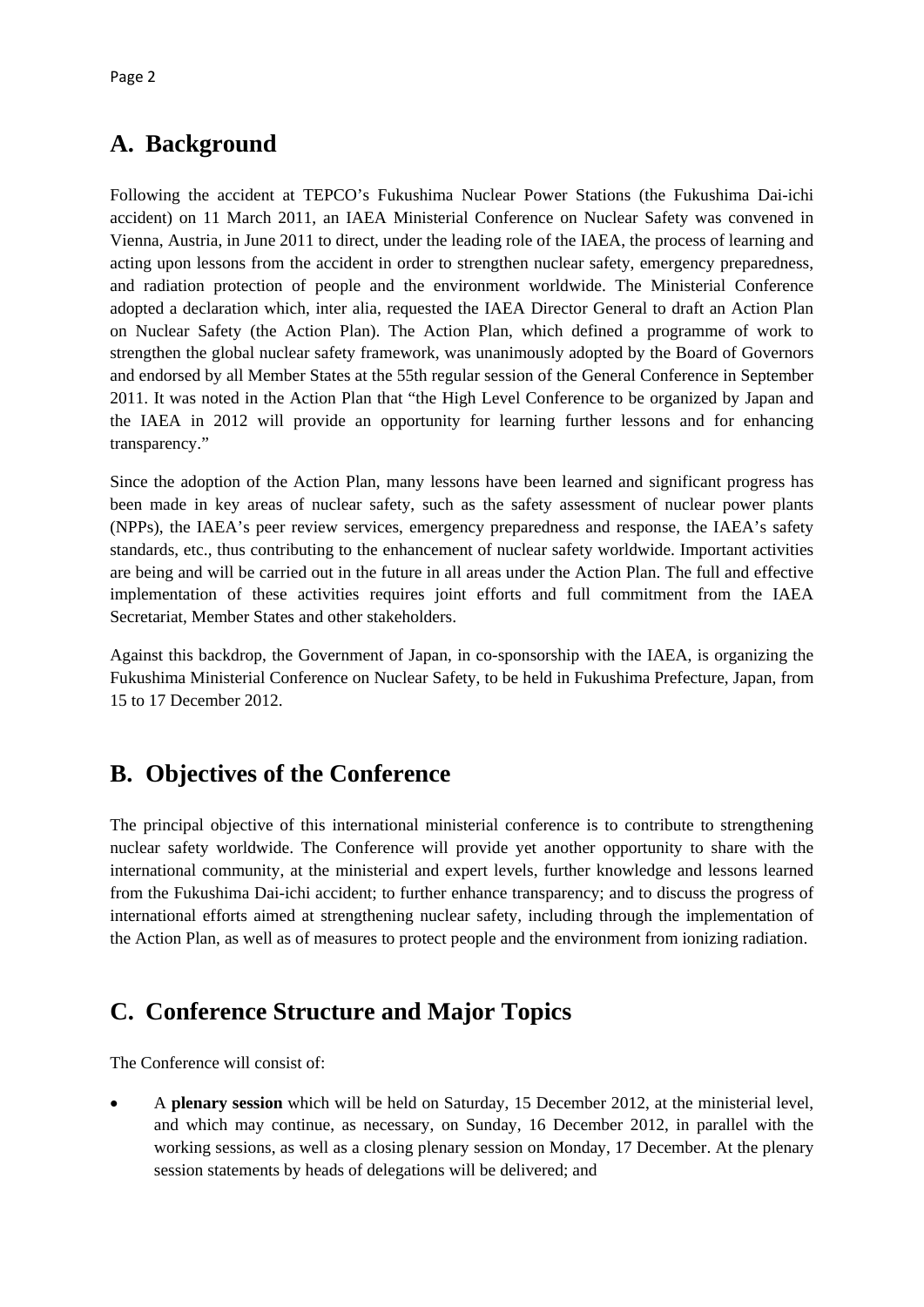**Working sessions** which will be held on Sunday, 16 December, and Monday, 17 December 2012, involving the participation of internationally recognized experts.

The working sessions are envisaged to cover the following major topics:

 Working Session 1: "Lessons learned from the accident at TEPCO's Fukushima Nuclear Power Stations"

This session will provide an opportunity for an overview of lessons learned from the Fukushima Dai-ichi accident, measures to mitigate consequences and prevent an accident, as well as safety of the operation of nuclear installations and protection of NPPs against severe natural disasters.

 Working Session 2: "Strengthening nuclear safety, including emergency preparedness and response, in the light of the accident at TEPCO's Fukushima Nuclear Power Stations"

This session will provide an opportunity to discuss ways to further strengthen nuclear safety, including emergency preparedness and response, in the light of the Fukushima Dai-ichi accident, and IAEA safety standards.

Working Session 3: "Protection of people and the environment from ionizing radiation"

This session will provide an opportunity to discuss radiation protection, public communication on radioactivity, remediation related activities, and tasks related to research and development for off-site activities.

The plenary and working sessions will be transmitted live as a webcast.

#### **D. Side Events (***Updated on 10 October***)**

Optional site tours, including tours of Fukushima Prefecture, will be available for participants of the Conference. Those who wish to participate in any of these tours are requested to submit an application due to the limited capacity of each tour. Detailed information, including the application procedure on the optional tours, has already been provided to Member States, invited entities and organizations by the Government of Japan through diplomatic channels.

#### **E. Participation and Registration (***Updated on 10 October***)**

All persons wishing to participate in the Conference are requested to register in advance. Only registered members of delegations will be permitted to participate in the Conference.

The registration for participation is now open. The IAEA Member States, invited entities and organizations are requested to inform the Government of Japan of their participation by filling in and submitting the delegation forms that have already been distributed by the Government of Japan through diplomatic channels. A participant will be accepted only if the delegation form is transmitted through the Government of a Member State of the IAEA or by entities and organizations invited to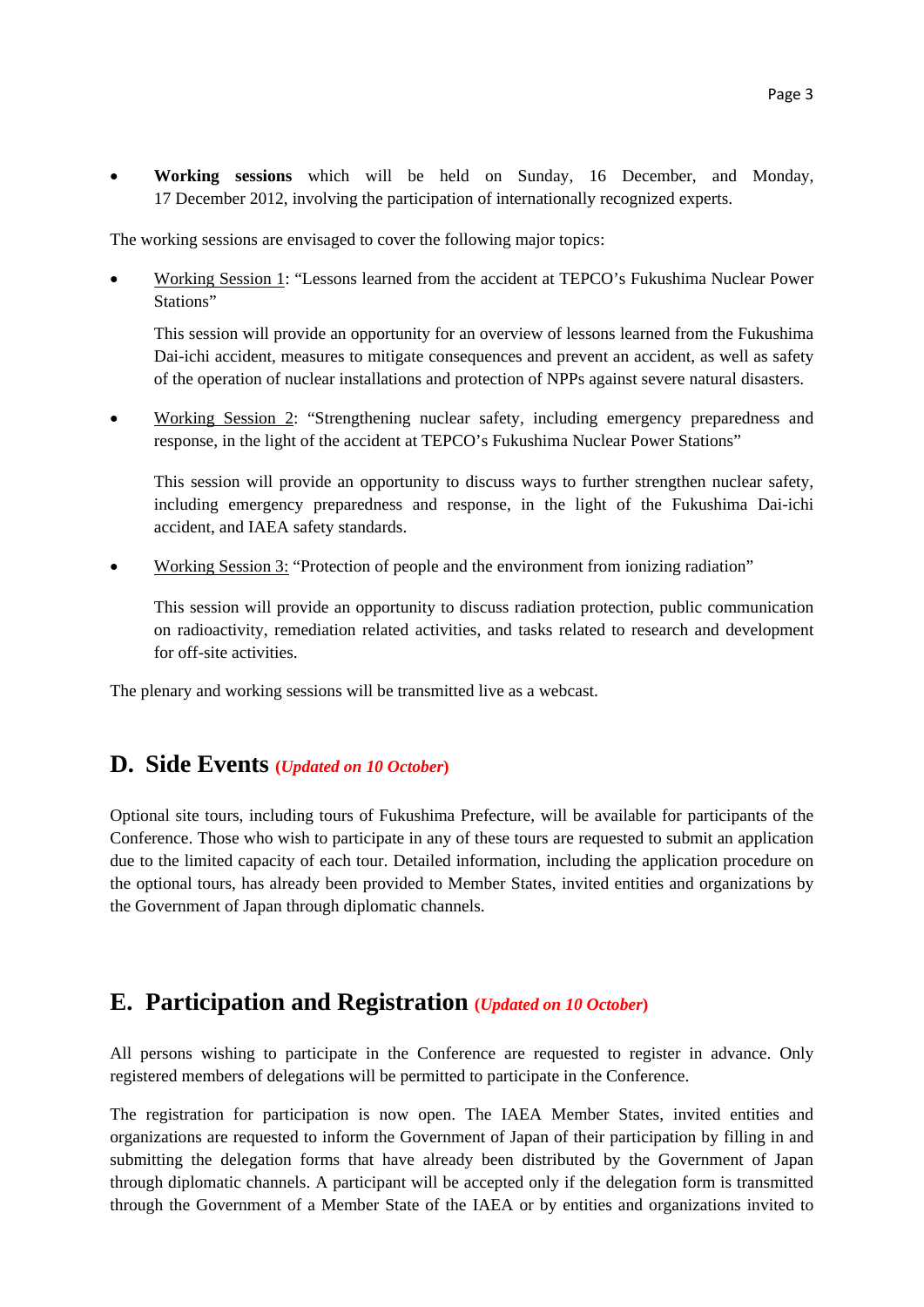participate. It is strongly requested that the completed forms along with a passport photograph of each delegate and participants' contact point be returned to the Conference Secretariat in Japan by **15 November 2012**.

#### **F. Speakers and Statements in the Plenary** *(Updated on 10 October)*

At the plenary session there will be an opportunity for Heads of Delegation to deliver statements. Member States will be informed through the GovAtom website of the date for the ballot to determine the order of speakers among the Member States who register on that day for inscription in the list of speakers in the plenary session. Requests to inscribe in the speakers list after the date of the ballot should be made directly, either personally or in writing, to the Secretariat of the Policy-making Organs (VIC, room A-2863). Member States requesting, after the ballot, inscription in the speakers list will be added in the order in which they make their request. It should be noted, however, that the Ministers participating in the plenary session will be given priority.

#### **G. Working Languages and Interpretation**

The working languages of the Conference will be the official IAEA languages: Arabic, Chinese, English, French, Russian and Spanish, as well as Japanese.

#### **H. Accommodation (***Updated on 10 October***)**

In order to facilitate the reservation of accommodation for participating delegations, the Accommodation Centre for the Fukushima Ministerial Conference on Nuclear Safety has been established in Japan. Participating delegations looking for accommodation in the Fukushima area are advised to make reservations through this Accommodation Centre. Accommodation in Tokyo can also be arranged through the Centre. Detailed Information on how to access the Centre has been communicated to Member States, invited entities and organizations from the Government of Japan through diplomatic channels. Participants are asked to cover the cost of their own accommodation.

#### **I. Visas**

Designated participants who require a visa to enter Japan should submit the necessary application to the nearest diplomatic or consular representative of Japan at least four weeks before entering Japan. The period for issuing a visa is approximately five working days as long as there is no particular problem with the content of the application documents. If there is a problem with those documents, it could take more than a month to issue a visa. It is highly recommended to contact the nearest Embassy or Consulate General of Japan sufficiently in advance.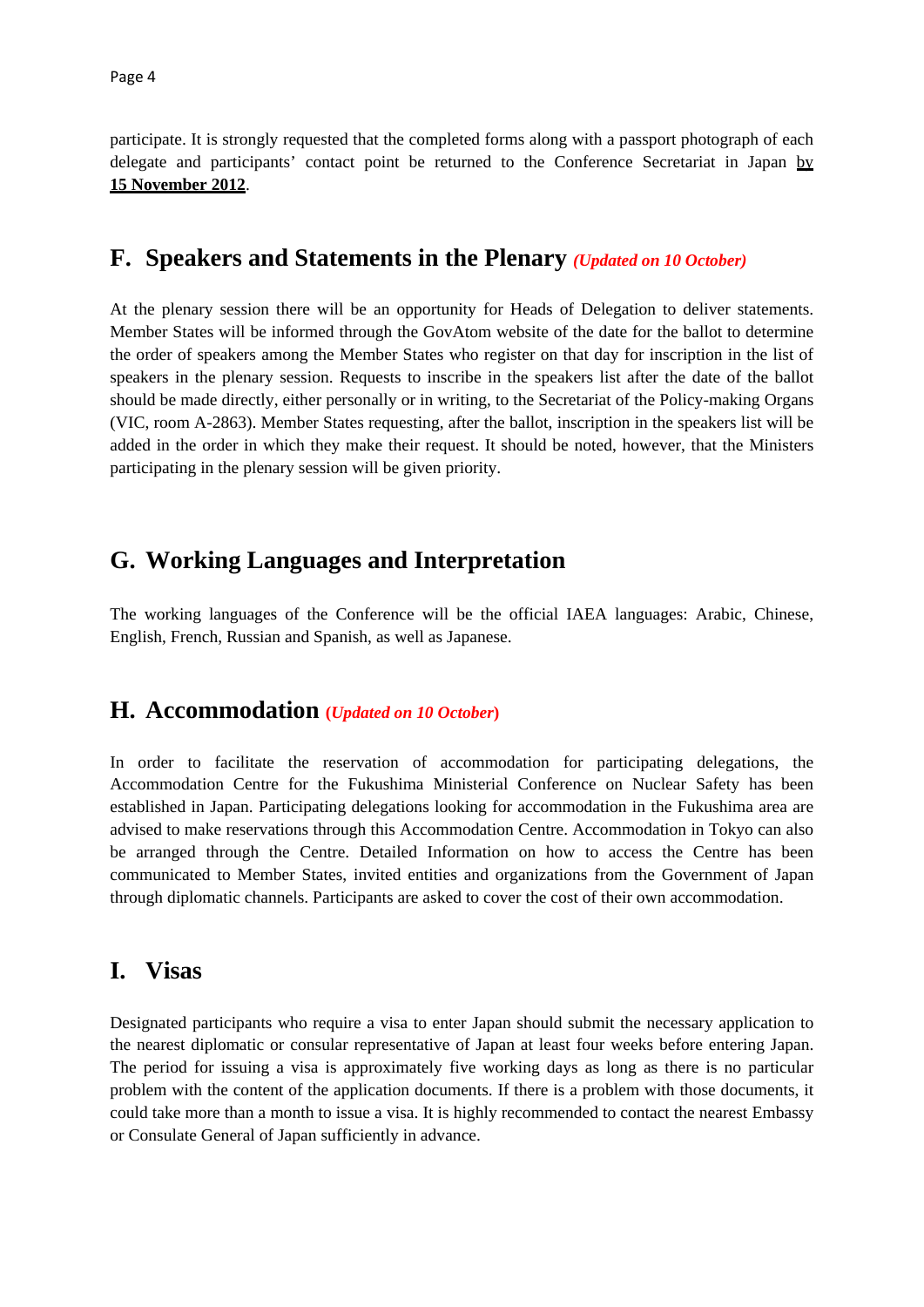#### **J. Conference Secretariat**

#### **Government of Japan:**

Secretariat for the Fukushima Ministerial Conference on Nuclear Safety Ministry of Foreign Affairs of Japan Tel: +81 3 5501 8504 Email: gungenjun@mofa.go.jp

#### **IAEA Scientific Secretaries**:

Mr Gustavo Caruso Nuclear Safety Action Team Tel.:+43 1 2600 26521 Fax: +43 1 2600 7 Email: G.Caruso@iaea.org

Mr Peter John Hughes Division of Nuclear Installation Safety Tel.: +43 1 2600 22830 Fax: +43 1 2600 7 Email: P.Hughes@iaea.org

Ms Elena Buglova Incident and Emergency Centre Tel.: +43 1 2600 22738 Fax: +43 1 2600 7 Email: E.Buglova@iaea.org

Mr Pal Vincze Division of Nuclear Power Tel.: +43 1 2600 22805 Fax: +43 1 26007 Email: P.Vincze@iaea.org

#### **IAEA Administration and Organization:**

Ms Martina Neuhold Conference Services Section Division of Conference and Document Services Tel.: +43 1 2600 21314 Fax: +43 1 2600 7 Email: M.Neuhold@iaea.org